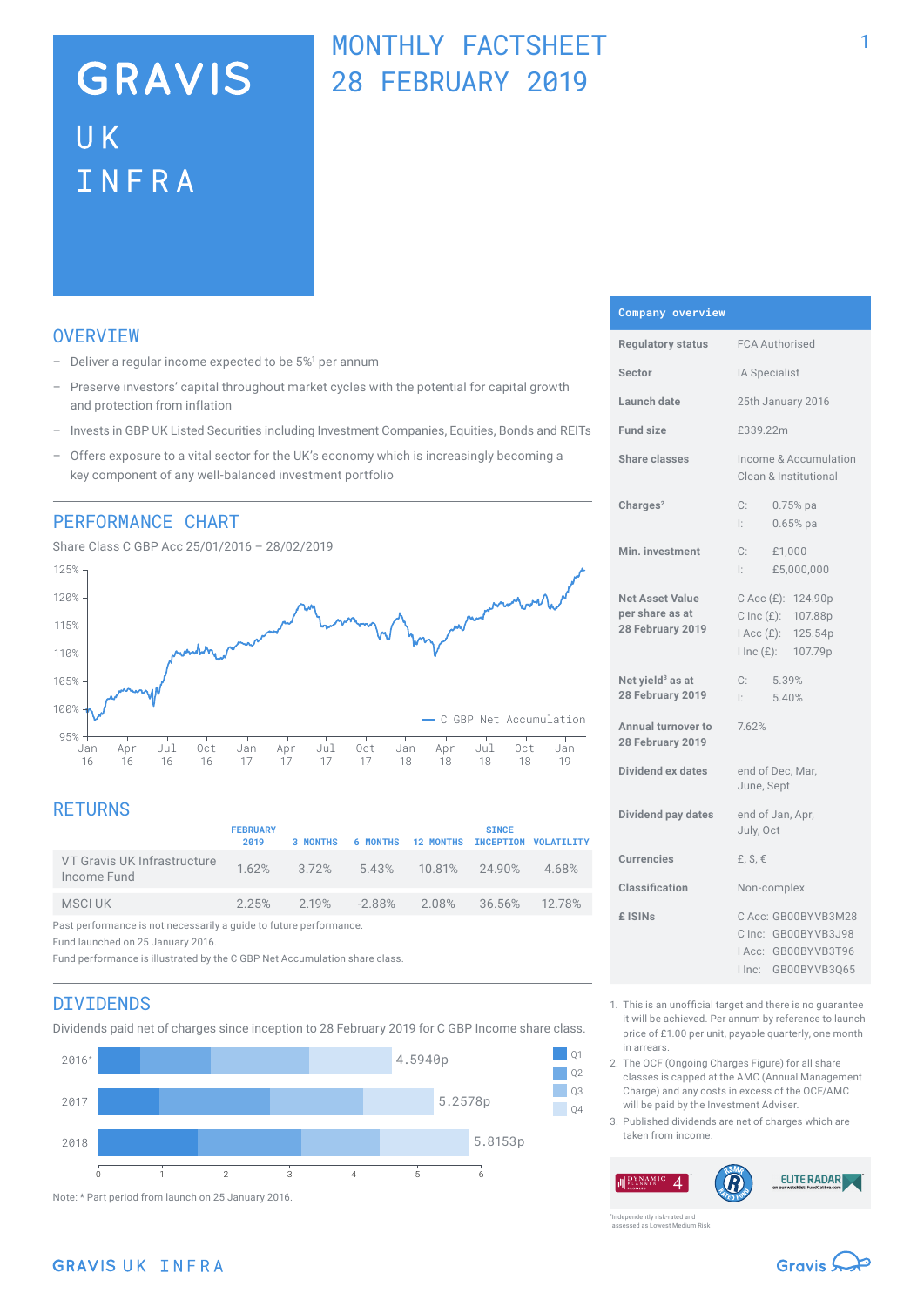## **GRAVIS UK** INFRA

## MONTHLY FACTSHEET 28 FEBRUARY 2019

### FUND ADVISER'S REPORT

## The Fund's volatility profile remains low and unitholders have benefitted from very attractive risk-adjusted returns.

Positive momentum continued in February and the Fund recorded a gain of 1.62% (C Acc) for the month. The Adviser notes that the Fund's volatility profile remains low and unitholders have benefitted from very attractive risk-adjusted returns.

Gains were driven by the portfolio's REIT holdings and within this Healthcare investments performed particularly well. The benefits of the proposed (and now approved) all share merger of MedicX with Primary Health Properties continued to attract buying interest from investors and these positions contributed significantly to overall returns during the period. The Fund's Social Housing and Residential Care exposures also generated strong returns.

Renewable Energy companies – a sector to which the Fund has sizeable exposure – continued to trend higher as a result of positive NAV updates. Alongside discount rate reductions and increases to power price forecasts; valuations have benefited, in a number of instances, from the incorporation of extensions to the assumed lifetimes of some wind and solar assets following detailed technical reviews. On balance we believe the valuation uplifts are justified and reflect relatively modest changes versus prior assumptions. In time we expect companies to make similar assumption changes across a greater proportion of their asset base and that would likely prove beneficial to valuations.

3i Infrastructure (3iN) reported a significant valuation uplift upon the sale of its stake in Cross London Trains. The sale represents a £271m increase over the carrying value at 30th September 2018 and equates to 7.2p per share. The transaction will see 3iN's cash balance rise significantly, but although the company has a history of returning cash to shareholders, we believe there is a good pipeline of opportunities and therefore expect the proceeds to be deployed relatively quickly into new assets or through incremental investments in existing portfolio assets.

We look forward to declaring our dividend distribution for Q1 2019. Investors should be aware that the Fund's Q1 distribution last year benefitted from the receipt of a non-recurring special dividend and so the quarterly distribution will be lower year-on-year. Nonetheless, the Adviser is confident that the Fund will deliver its 5% net yield objective with reference to the starting NAV at 31st December 2018.

#### Will Argent

Fund Adviser Gravis Advisory Ltd william.argent@graviscapital.com

#### **Investment Adviser**

Gravis Advisory Limited is a wholly owned subsidiary of Gravis Capital Management Ltd, a specialist investment advisory firm focused primarily on UK infrastructure ("GCM"). GCM manages c. £2.5bn, including the FTSE 250 company GCP Infrastructure Investments Limited, which has a market capitalisation of over £1bn. GCM is authorised and regulated by the FCA.

#### **Sales Contacts**

William MacLeod 07836 695442 william.macleod@graviscapital.com

Ollie Matthews 07787 415151 ollie.matthews@graviscapital.com

Robin Shepherd 07971 836433 robin.shepherd@graviscapital.com

Nick Winder 07548 614184 nick.winder@graviscapital.com

#### **Dealing**

Valu-Trac 01343 880344 UKinfrastructure@valu-trac.com

## CORRELATION, PERFORMANCE AND VOLATILITY COMPARISON

25 January 2016 – 28 February 2019

|                                                     | <b>CORRELATION</b>       | <b>RETURN</b> | <b>VOLATILITY</b> | <b>YIELD</b> |
|-----------------------------------------------------|--------------------------|---------------|-------------------|--------------|
| VT Gravis UK Infrastructure Income Fund (C GBP Acc) | $\overline{\phantom{a}}$ | 24.9%         | 4.7%              | 5.1%         |
| MSCI UK                                             | 0.38                     | 33.5%         | 12.8%             | 4.7%         |
| <b>MSCI World</b>                                   | 0.07                     | 53.4%         | 12.6%             | 2.5%         |
| MSCI World Infrastructure                           | 0.05                     | 32.3%         | 11.8%             | 4.4%         |
| UK 10 Yr Gilts                                      | $-0.15$                  | 2.1%          | 6.0%              | 1.3%         |
| MSCI World vs MSCI World Infrastructure             | 0.77                     |               |                   |              |

Past performance is not necessarily a guide to future performance.